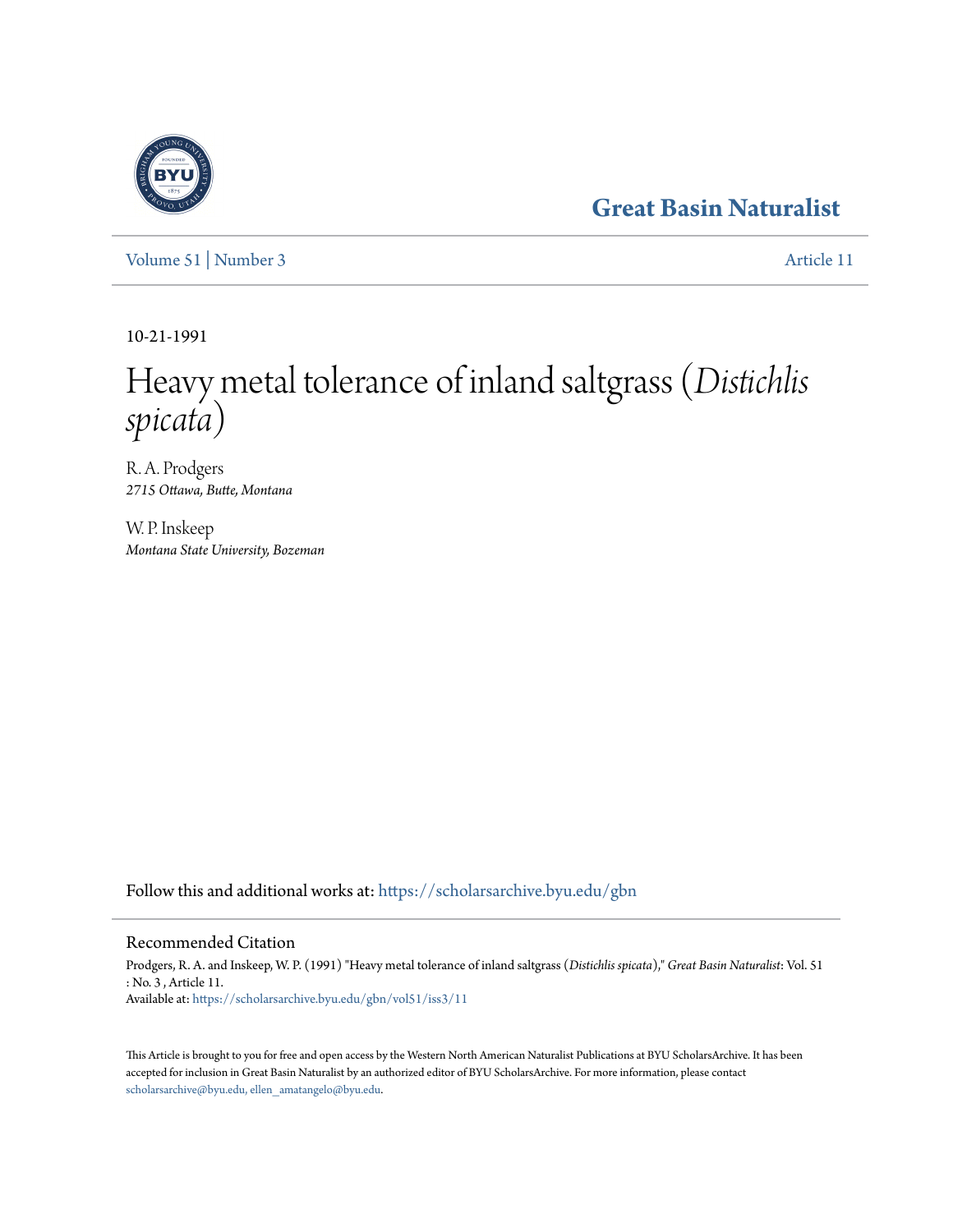#### Great Basin Naturalist 51(3), 1991, pp. 271-278

#### HEAVY METAL TOLERANCE OF INLAND SALTGRASS *(DISTICHLIS SPICATA)*

#### R. A. Prodgers<sup>1</sup> and W. P. Inskeep<sup>2</sup>

ABSTRACT.-Inland saltgrass *(Distichlis spicata)* occurs on at least two metal-contaminated sites in southwestern Montana. As a result of mining, milling, and smelting activities, soils have elevated concentrations of copper, zinc, and manganese. One soil is acidic (upper horizons), slightly saline, and moderately sodic. The other soil is alkaline, nonsaline, and nonsodic. The fact that inland saltgrass grows on these soils and does not accumulate dangerous levels of metals makes it a candidate,speciesfor revegetating hardrock mining and other metal-polluted sites.

*Key words: inland saltgmss,* Distichlis spicata, *preadaptation, metal-contaminated soils.*

*Distichlis spicata* (L.) Green vat. *stricta,* (Torr.) Beetle, commonly known as inland saltgrass, is a perennial, shallow-rooted, warmseason grass that grows from hard, scaly rhizomes. Palatability is low but is enhanced by heavy cropping, which also promotes a dense sod (Weaver 1954).

D. *spicata* is most commonly found on moist saline soils in the Great Plains. Daubenmire (1914) referred to inland saltgrass as an example of plant zonation around a saline basin; saltgrass was found in the wettest and saltiest sites occupied by vascular plants. Elsewhere, other species may exhibit greater salt tolerance (Dodd et al. 1964, Unger 1974). The soil salt content associated with saltgrass communities can range at least from 0.03 to 5.6% (Ungar 1974). Inland saltgrass can toler~ ate an average soil electrical conductivity (EC) of 66 mmhos/cm in the upper 10 cm of soil (Ungar 1969). However, in mixed-prairie communities where saltgrass is abundant in east central Montana, saltgrass occur on soils with ECs of  $\leq$ 2 (Prodgers 1978). Saltgrass abundance appears to increase in response to grazing intensity in mixed communities adja~ cent to more saline sites.

The relative abundance of cations and anions in soils of saltgrass communities varies with soil horizon and site. The predominant cation is usually sodium, but magnesium, potassium, or calcium may be abundant (Dodd et al. 1964, Dodd and Coupland 1966a, Ludwig and McGinnies 1978). Principal anions are sulfate, bicarbonate, and chloride.

Prodgers (1978) reported sodium adsorption ratios (SARs) >60 for saltgrass community soils. Ludwig and McGinnies (1978) re~ ported an SAR of 4 in the A horizon and 79 in the C horizon. Soil pHs for inland saltgrass communities commonly range from 7 to 10 (Poole 1980).

The ability of saltgrass to grow on salty sites may depend on its ability to' exclude salts. *Distichlis spicata* can survive salt~stressed environments by a process in which vacuolar compartmentation of salt is followed by osmotic compartmentation in the cytoplasm via an organic solute such as proline (Daines and Gould 1985). Inland saltgrass maintains high osmotic pressure in the cell sap. Dodd and Coupland (1966b) measured osmotic pressures in D. *spicata* of 22-48 atmospheres in a saline meadow community. This suggests that the membranes of saltgrass can extract water from the matrix of saline soils. Efficient membranes might also exclude salts and metals from critical sites in the plant. Distichlis has been reported to secrete salts, allowing it to survive what would otherwise be excessive ionic accumulation (Frey-Wyssling 1935, as cited in Ungar 1974).

We speculate that salt-excluding mechanisms may preadapt saltgrass to grow on metal-rich sites and suggest that, if so, saltgrass might be planted on metal-contaminated sites to provide cover. Due to the rhizomatous growth form, saltgrass spreads vegetatively and controls soil erosion. Low

<sup>&</sup>lt;sup>1</sup>2715 Ottawa, Butte, Montana 59701.

**<sup>2</sup>Department** ofPlant **and Soil Science, Montana State University. Bozeman, Montana 59717.**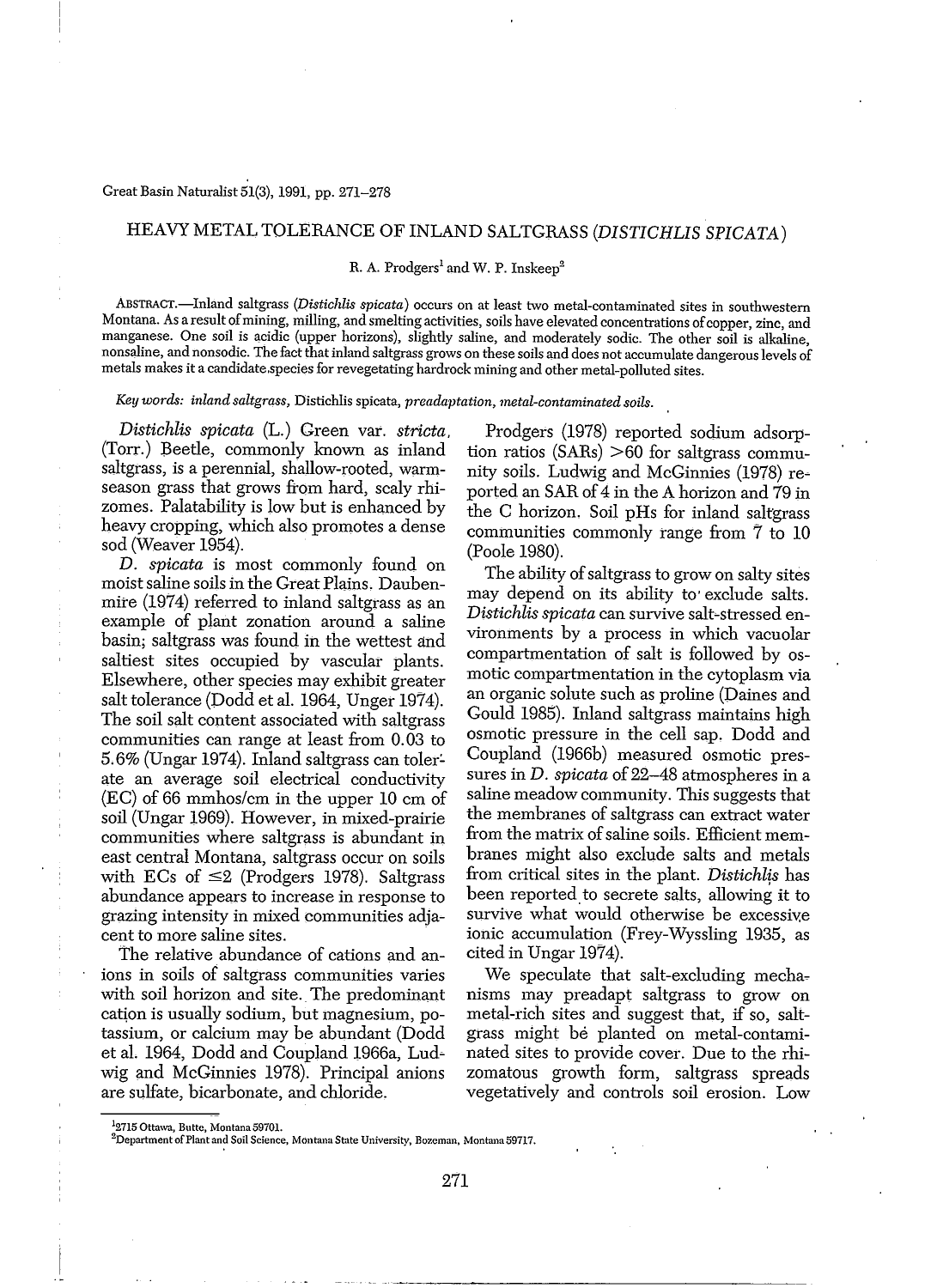

Fig. 1. Inland saltgrass community on streambank tailings near Ramsay, Montana. Floods deposited tailings and mining detritus along stream. Contagious distribution of vegetatively spreading saltgrass community is evident.

palatability is desirable for revegetation of metal-contaminated sites.

To determine the metal tolerance and metal-excluding capabilities of saltgrass, we measured the metal concentrations of saltgrass tissues and associated soils at two contaminated sites. Comparison is made between acceptable metal levels in livestock forage and normal metal concentrations in soils.

#### SITES AND METHODS

Two *Distichlis spicata* communities were investigated on metal-rich soils in southwestern Montana. One community is situated on stream-deposited hardrock mine tailings along Silver Bow Creek near Ramsay, Montana, Section 22, T3N, R9W, at an elevation of 1615 m (Fig. 1). The tailings originated at upstream milling and smelting operations along the creek from 1860 to 1910. A series of floods in the 1890s and a major flood in 1908 washed tailings into the creek. Subsequent floods since 1908 (particularly in 1948, 1975, 1980, and 1981) have re-deposited tailings

along the creek (CH2M Hill 1989). These tailings deposits now occur along the creek in distinctively colored strata, most of which are rich in heavy metals and low in pH due to pyrite oxidation. Some taller plants, such as willows, have survived tailings deposits, but shorter vegetation was buried and current grass and forb plant communities represent colonization by adapted species.

The second community occurs on an upland Mollisol derived from frost-worked travertine a few hundred meters from the copper smelter stack near Anaconda, Montana, in Section 12, T4N, RllW, at an elevation of 1740 m (Fig. 2). This site has received heavy metal deposits and sulfur dioxide fumigation from the smelter stack dating roughly from 1900 to 1980. Vegetation within several miles of the stack has been dramatically affected by stack emissions. Erosion from a nearby road has resulted in soil deposition in the *Distichlis spicata* community. Inland saltgrass does not typically occur on upland Mollisols.

Three soil pits were located to encompass surficial variability within each community.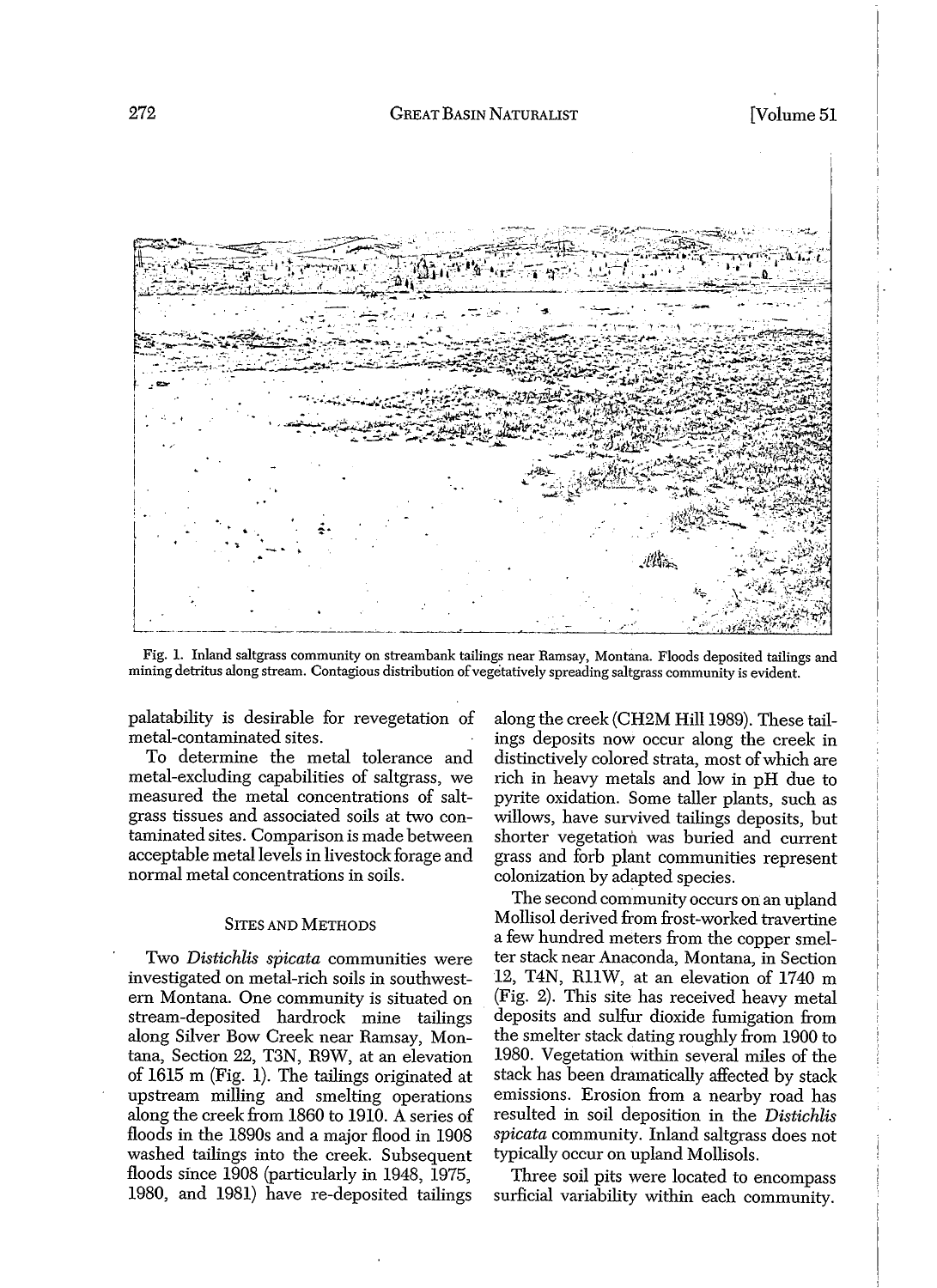

Fig. 2. Inland saltgrass-Great Basin wildrye plant community near copper smelter at Anaconda, Montana. Although Great Basin wildrye is more conspicuous in the photo due to its height, saltgrass has greater canopy coverage. Heavy metals in soils were deposited as airborne fallout from the copper smelter (background) and through deposition of erosional sediments.

Soil profiles were described and .5 kg of soil was collected from each horizon at each pit. Particle size was determined following the procedure of Day (1965). Electrical conductivity, SAR, and pH were determined from

saturated paste extracts. Soils were digested in 4M  $\widehat{HNO}_3$  at 70 C overnight (Chang et al. 1987) for total analysis of copper, manganese, and zinc. Extractable metal concentrations .were determined using DTPA (Lindsay and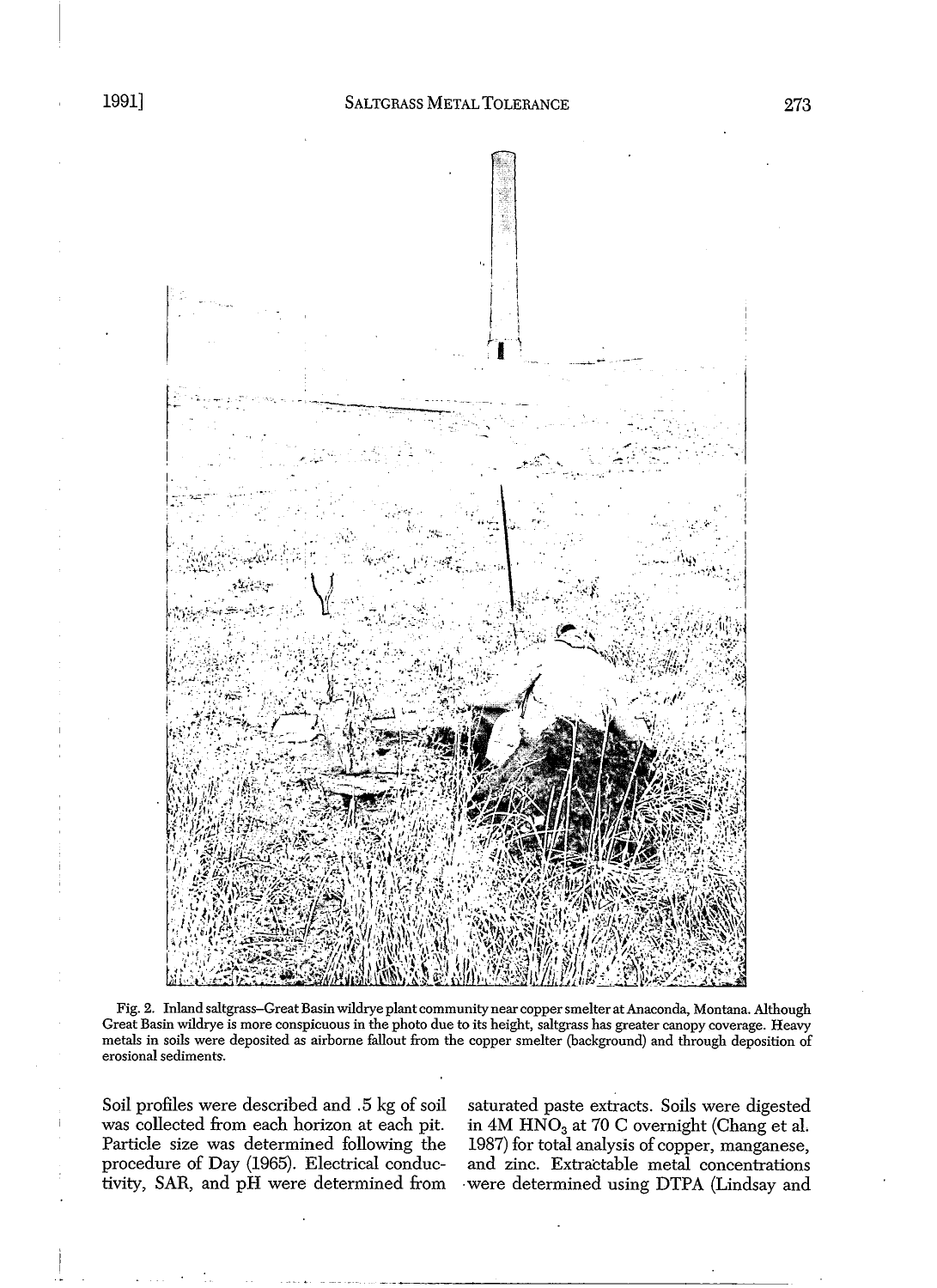|                 | Depth       |                                             |           |                                                                              |                                                                           |                 | EC <sup>a</sup> |                  |
|-----------------|-------------|---------------------------------------------|-----------|------------------------------------------------------------------------------|---------------------------------------------------------------------------|-----------------|-----------------|------------------|
| Horizon         | (cm)        | Texture                                     | Structure | Consistency                                                                  | Roots                                                                     | pH <sup>a</sup> | (mmhos/cm)      | SAR <sup>a</sup> |
| A               | $0 - 13$    | very fine<br>sandy loam                     | massive   | slightly hard<br>very friable<br>nonsticky,<br>nonplastic                    | none<br>(underground<br>culms)                                            | $4.0 - 4.9$     | $4 - 8$         | $1-4$            |
| C1              | $13 - 20$   | fine and very massive<br>fine sandy<br>loam |           | soft<br>very friable<br>nonsticky,<br>nonplastic                             | culms, rhi-<br>zomes, very<br>few medium,<br>fine, and very<br>fine roots | $5.4 - 7.6$     | $4 - 8$         | $2 - 5$          |
| C <sub>2</sub>  | $20 - 33$   | very fine<br>sandy loam                     | massive   | hard<br>very friable<br>nonsticky,<br>nonplastic                             | common<br>medium, few<br>fine and very<br>fine roots                      | $5.4 - 7.6$     | $4 - 8$         | $2 - 5$          |
| Ab              | $-33 - 46$  | very fine<br>sandy loam                     | massive   | slightly hard<br>friable<br>slightly<br>sticky,<br>slightly plastic          | few rhizomes,<br>few fine and<br>very fine roots                          | $6.5 - 7.6$     | $2 - 10$        | $2 - 9$          |
| Clb             | $46 - 74$   | silt loam                                   | massive   | soft<br>friable<br>slightly<br>sticky,<br>slightly plastic                   | few fine<br>and very<br>fine roots                                        | $7.8 - 7.9$     | $1 - 7$         | $2 - 13$         |
| C2b             | $74 - 100$  | silt loam                                   | massive   | slightly hard few fine<br>friable<br>slightly<br>sticky,<br>slightly plastic | and very<br>fine roots                                                    | $7.8 - 7.9$     | $1 - 7$         | $2 - 13$         |
| 2 <sub>cb</sub> | $100 - 127$ | very fine<br>sandy loam                     | massive   | soft<br>friable<br>nonsticky,<br>nonplastic                                  | very few fine<br>and very<br>fine roots                                   | $7.5 - 8.0$     | $1 - 3$         | $3 - 18$         |

TABLE 1. Profile description for streamhank mine tailings soil near Ramsay, Montana.

**aRanges based on three field subsamples ofeach horizon.**

Norvell 1969, Soltanpour et al. 1976) in the absence of triethanolamine. Copper, zinc, and manganese concentrations in digestates and DTPA extracts were analyzed using in-. ductively coupled plasma emission spectroscopy (ICP).

Soil profile descriptions are summarized in Tables 1 and 2. At the streambank tailings site, near-surface horizons are acidic, but pH increases in the deeper, poorly aerated horizons. These tailings generate acid in an oxidized environment. This soil is slightly saline, but sodium is not excessive, although borderline in some horizons. At the smelter site, where the soil parent material is frost-worked travertine, pH is slightly alkaline, the soil is nonsaline, and due to the predominance of calcium, SARs are <1.

Plant communities were sampled by esti-

mating canopy coverage (Daubenmire 1959) in  $20 \times 50$ -cm quadrats placed at 1-m intervals (smelter) or 3-m intervals (tailings) along linear transects. Due to the shapes of the plant communities, the tailings D. *spicata* community was sampled along a single 75=m transect  $(n = 25)$ , whereas the smelter community was sampled along three transects with total length of 40 m ( $n = 40$ ). The larger sample size was appropriate for the more heterogeneous community at the smelter site. Aboveground plant tissue samples were clipped above 3 cm at random intervals along transects, separated into foliage and inflorescences, oven-dried at 70 C, chopped, digested in nitric-perchloric acid, and analyzed with ICP (Havlin and Soltanpour 1980). Inflorescences make up a small portion of saltgrass production in most years.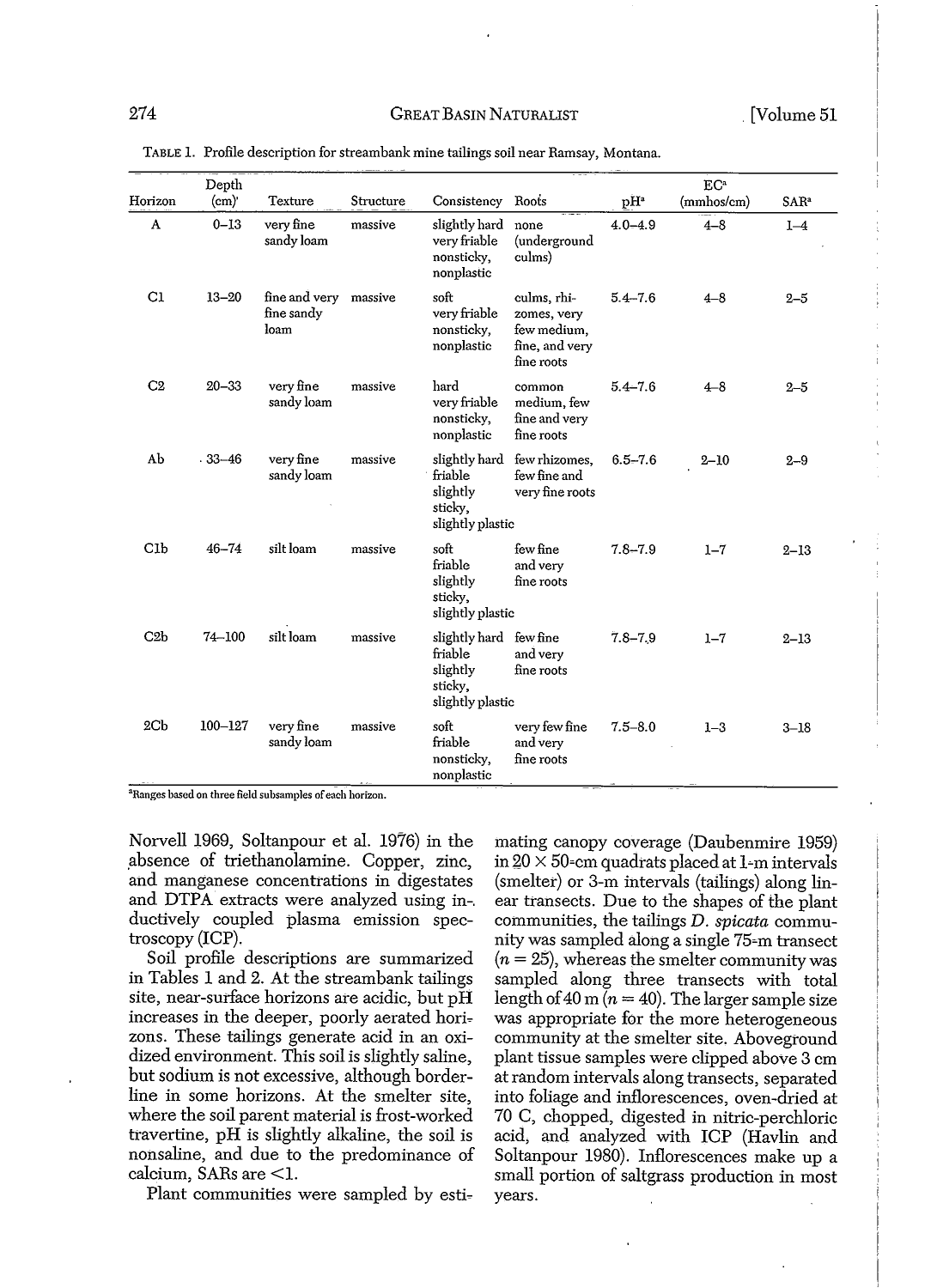| Horizon | Depth<br>(c <sub>m</sub> ) | Texture                                                              | Structure                               | Consistency                                                     | Roots                                 | pH <sup>a</sup> | EC <sup>a</sup><br>(mmhos/cm) | SAR <sup>a</sup> |
|---------|----------------------------|----------------------------------------------------------------------|-----------------------------------------|-----------------------------------------------------------------|---------------------------------------|-----------------|-------------------------------|------------------|
| A       | $0 - 8$<br>$\bullet$       | very fine<br>sandy loam                                              | massive                                 | soft<br>very friable<br>slightly<br>sticky,<br>slightly plastic | few stems.<br>rhizomes                | $7.4 - 8.0$     | $0.6 - 0.8$                   | 0.2              |
| Ab      | $8 - 25$                   | gravelly<br>very fine<br>sandy loam                                  | moderate<br>medium<br>angular<br>blocky | soft<br>very friable<br>slightly sticky,<br>slightly plastic    | few fine and<br>very fine roots       | $7.2 - 7.8$     | $0.3 - 1.1$                   | $0.1 - 0.2$      |
| Bw<br>٠ | $24 - 25 +$                | gravelly<br>very fine<br>sandy loam<br>the company of the company of | massive                                 | soft<br>very friable<br>nonsticky,<br>nonplastic                | common fine<br>and very<br>fine roots | $7.5 - 8.1$     | $0.4 - 0.9$                   | 0.2              |

TABLE 2. Profile description for soil near copper smelter at Anaconda, Montana.

**3Ranges based on three field subsamples of each horizon.**

TABLE 3. Species composition of two *Distichlis spicata* var. *stricta* communities.

|                                       |                    | Streambank tailings site | Copper smelter site |           |  |
|---------------------------------------|--------------------|--------------------------|---------------------|-----------|--|
| Species                               | Canopy<br>coverage | Frequency                | Canopy<br>coverage  | Frequency |  |
|                                       |                    |                          | $\%$                |           |  |
| Agrostis sp.                          | NP <sup>a</sup>    |                          | 0.1                 | 2         |  |
| Distichlis spicata                    | 32.6               | 92                       | 32.8                | 95        |  |
| Elymus cinereus                       | NP                 |                          | 17.0                | 60        |  |
| Juncus balticus                       | 1.0                | 4                        | NP                  |           |  |
| Muhlenbergia asperifolia              | ΝP                 |                          | 0.1                 | 2         |  |
| Tetradymia canescens                  | NP                 |                          | 1.9                 | 5         |  |
| Litter                                | 39.7               | 100                      | 45.3                | 100       |  |
| Bare soil                             | 49.3               | 100                      | 21.6                | 95        |  |
| Surficial rock fragments <sup>b</sup> | NP                 |                          | 3.8                 | 52        |  |

**3NP =** not present.

 $b > 2$  mm.

Plant community compositions are summarized in Table 3. *Distichlis spicata* is the sole dominant species in the community located on the streambank tailings. At the smelter site, the much taller *Elymus cinereus* is subdominant in coverage, and several other species are present. Elymus cinereus, Muhlen*bergia asperifolia,* and *Tetradymia canescens* are more abundant at other sites near the smelter than is D. *spicata.*

#### RESULTS AND DISCUSSION

#### Metal Concentrations of Soils

Tables 4 and 5 present mean concentrations of Cu, Zn, and Mn by soil depth at each site. Subsample concentrations of metals for each depth increment varied, thus the rather large variance. Three replicates of one soil sample were analyzed concurrently with other total

and extractable metal determinations. The average coefficients of variation for extractable and total metal determinations were 3.0% and 3.4%, respectively, demonstrating good precision for laboratory techniques. Therefore, the high variability in metal concentrations from proximate soil samples appears to be due to variations in alluvial deposits rather than imprecise analysis.

At the smelter site, total and available metal concentrations decrease with depth as expected for pollutants deposited on the surface (Table 4). Root distribution was difficult to quantify due to the presence of 20-35% rock fragments, but roots were scarce below. 5 m. Flagstones often terminated root penetration and resulted in concentrations of roots immediately above the flagstones. The A horizon contained mostly stems and some rhizomes, so roots were most abundant in the Ab and Bw horizons  $(8-45+$  cm).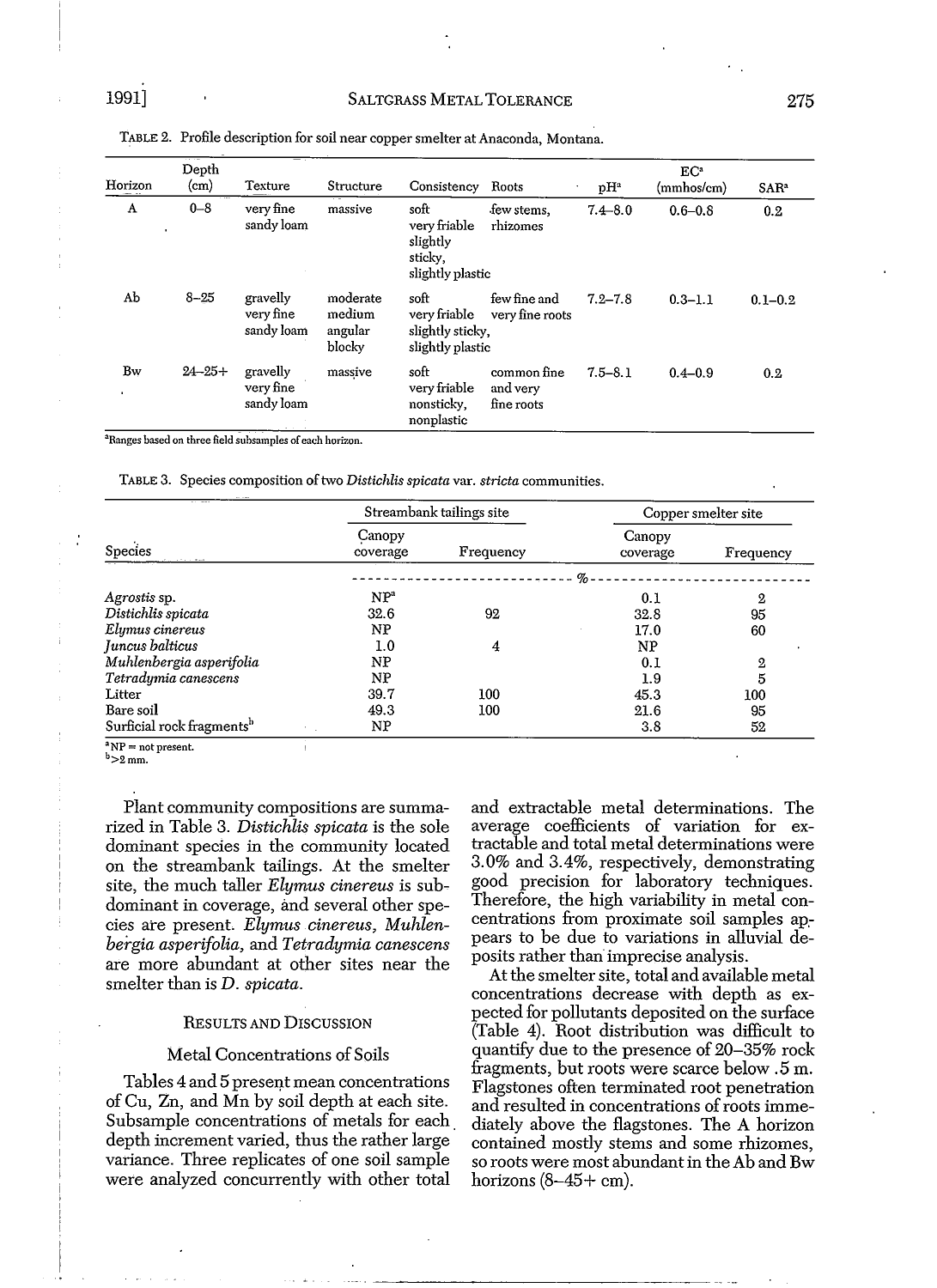### 276 GREAT BASIN NATURALIST [Volume 51

| Depth (cm)  |             | Cu             | Zn             | Mn             |
|-------------|-------------|----------------|----------------|----------------|
|             |             |                | $\mu$ g/g soil |                |
| $0 - 8$     | Total       | $3600 \pm 980$ | $2600 \pm 520$ | $1200 \pm 130$ |
|             | <b>DTPA</b> | $410 \pm 52$   | $180 \pm 47$   | $2.8 \pm 2.1$  |
| $8 - 25$    | Total       | $1900 \pm 650$ | $1400 \pm 480$ | $780 \pm 160$  |
|             | <b>DTPA</b> | $320 \pm 150$  | $200 \pm 37$   | $11 \pm 14$    |
| $25 - 45 +$ | Total       | $410 \pm 180$  | $500 \pm 170$  | $570 \pm 69$   |
|             | <b>DTPA</b> | $190 \pm 110$  | $200 \pm 50$   | $13 \pm 17$    |

TABLE 4. Heavy metal concentrations in copper smelter soil supporting *Distichlis spicata* (means and standard deviations).

TABLE 5. Heavy metal concentrations in alluvial tailings soil supporting *Distichlis spicata* (means and standard deviations).

| Depth (cm)            |                      | Cu                                               | Zn                                             | Mn                                  |
|-----------------------|----------------------|--------------------------------------------------|------------------------------------------------|-------------------------------------|
| $0 - 13$              | Total<br><b>DTPA</b> | $3700 \pm 1200$<br>$800 \pm 220$                 | - μg/g soil<br>$1700 \pm 480$<br>$240 =$<br>72 | $1700 \pm 510$<br>$170 \pm$<br>76   |
| $13 - 33$             | Total<br><b>DTPA</b> | $13,000 \pm 3600$<br>$690 \pm 190$               | $5700 \pm 1700$<br>$130 =$<br>- 80             | $5300 \pm 1200$<br>$68 \pm 42$      |
| $33 - 46$             | Total<br><b>DTPA</b> | $9200 \pm 7300$<br>$440 \pm 290$                 | $6200 \pm 4800$<br>$86 \pm 50$                 | $4900 \pm 6400$<br>$41 \pm$<br>- 35 |
| $46 - 100$<br>$\cdot$ | Total<br><b>DTPA</b> | $340 \pm 250$ .<br>$\mathbf{r}$<br>$43 =$<br>-30 | $410 =$<br>420<br>$26 \pm$<br>27               | $710 \pm 380$<br>-13<br>$31 \pm$    |
| $100 - 127$           | Total<br><b>DTPA</b> | 73<br>$120 \pm$<br>$15 =$<br>30                  | $67 \pm$<br>40<br>$3.9 \pm$<br>2.5             | $310 \pm$<br>- 200<br>$11 \pm 6.1$  |

At the streambank tailings site, the depositional sequence of varied tailings materials and subsequent migration of soluble metals have resulted in the highest metal concentrations in the zone where roots are most abundant (13-46 cm depth). Metal concentrations were lower in the surface horizon (0-13 cm) where underground stems and rhizomes were well represented but few roots occurred. Metal concentrations were lowest in the 46-127-cm-depth interval, where roots were less common than higher in the profile.

. Total Cu concentrations in the upper 46 cm at the streambank tailings site and upper 8 cm at the smelter site were 100 or more times higher than "normal" soils. Total Cu concentrations in soils summarized by Adriano (1986) averaged 30  $\mu$ g Cu/g soil, ranging from 2 to  $250 \mu$ g Cu/g soil. Total Cu concentrations in samples of soils in Japan ranged from 4 to 176  $\mu$ g Cu/g soil (Iimura 1981). In Japan the legal limit of Cu in agricultural soils is 125 ppm (based on 0.1 N HCI extraction), as stipulated in the Agricultural Land Soil Pollution Prevention Law (Chino 1981).

Total Zn concentrations in the upper horizons ofthe studied saltgrass soils were roughly 15 to 70 times higher than average. Adriano (1986) reported total Zn concentrations ranging from 1 to 900  $\mu$ g Zn/g soil; the average was  $90 \mu g$  Zn/g soil. Soil samples from Japan contained 10 to 662  $\mu$ g Zn/g soil (Iimura 1981).

Total Mn concentrations reported in Tables 4 and 5 range from normal to about 10 times higher than usual. Total Mn concentration in soils reported by Shacklette et al. (1971) averaged 560  $\mu$ g Mn/g soil, with values ranging from 1 to 7,000  $\mu$ g Mn/g soil. In another summary, the mean total Mn content of surface soils ranged from 80 to 1,315  $\mu$ g Mn/g soil (Kabata-Pendias and Pendias 1984).

In a different study conducted near East Helena, Montana, soils were sampled and mapped on the basis of metal contamination from a smelter located in East Helena, which is about 89 km northeast of the study sites reported here. Soils that presumably were unaffected by smelter pollution had geometric mean DTPA-extractable concentrations in the upper 38 cm of soil of approximately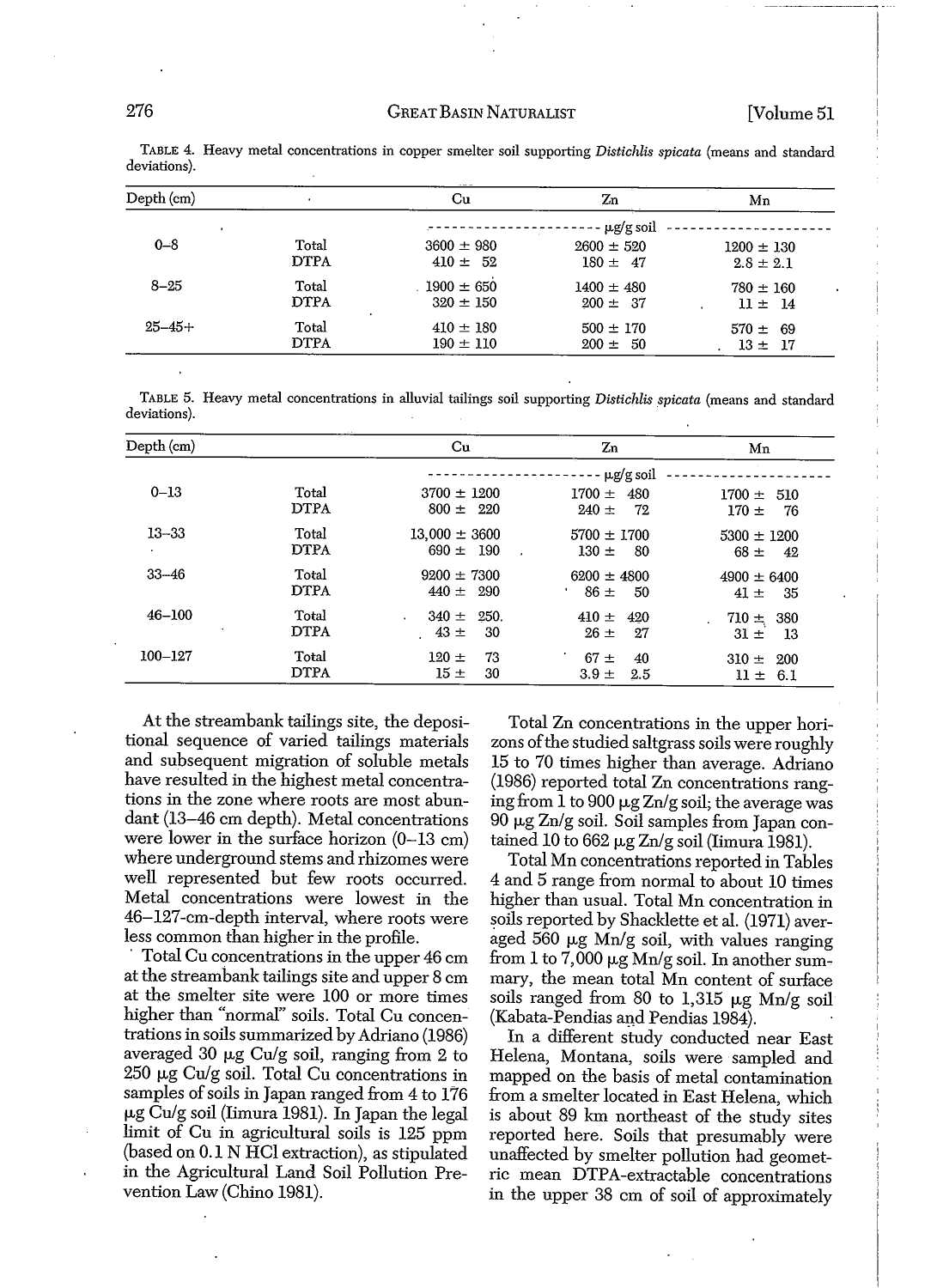| Site     | Species       | Сu  | Zn               | Mn  |
|----------|---------------|-----|------------------|-----|
|          |               |     | $\mu$ g/g tissue |     |
| Tailings | D. spicata    |     |                  |     |
|          | Inflorescence | 490 | 490              | 430 |
|          | Foliage       | 130 | 230              | 150 |
| Smelter  | D. spicata    |     |                  |     |
|          | Inflorescence | 260 | 190              | 45  |
| ٠        | Foliage       | 94  | 120              | 25  |
|          | E. cinereus   |     |                  |     |
|          | Foliage       | 87  | 91               | 39  |

TABLE 6. Heavy metal concentrationsin foliage of*Distichlisspicata* and *Elymus cinereus* grown on soils described in Tables 1, 2, 4, and 5. '

 $1 \,\mathrm{mg/kg}$  Cu,  $15 \,\mathrm{mg/kg}$  Mn, and  $\leq 0.1 \,\mathrm{mg/kg}$  Zn (CH2M Hill 1987). The soils reported here contain far more Cu and Zn than these background concentrations.

In summary, comparisons of our data with those reported in the literature demonstrate that the upper .5 m of soil at the streambank tailings site had very high concentrations ofall . three metals. The smelter soil had very high Cu and Zn concentrations, but not Mn.

#### Metal Concentrations of Foliage

Foliar metal concentrations of *Distichlis spicata* and *Elymus cinereus* were similar; however, D. *spicata* inflorescences accumulated higher metal concentrations, particularly Cu, than did foliage (Table 6).

Plant shoots usually do not accumulate more than 200  $\mu$ g Cu/g foliage (dry weight), a concentration often considered the threshold value above which plant injury may occur (Kabata-Pendias and Pendias 1984). Maxi- . mum tolerable levels of Cu in forage (total diet) for cattle, sheep, and horses are 100, 25, and 800  $\mu$ g/g of forage, respectively (NAS 1980). These values are based on residues in human food as well as animal health. Foliar concentrations reported in Table 6 are unacceptable for sheep, marginal for cattle, and acceptable for horses, since horses are not generally considered a meat source in the United States.

The maximum tolerable diet concentration of Mn for cattle and sheep is 1000  $\mu$ g Mn/g forage (NAS 1980). Many plant species are affected by Mn concentrations around  $500 \mu g$ Mn/g tissue (dry weight), but resistant species or races can tolerate concentrations above 1000  $\mu$ g/g. The foliar Mn concentration of saltgrass (Table 6) is acceptable for livestock.

Animals are tolerant of high Zn levels in their diet (National Research Council 1979). Maximum tolerable diet concentrations of Zn are 500  $\mu$ g Zn/g forage for cattle and 300  $\mu$ g Zn/g forage for sheep (NAS 1980). Cereal grains and vegetables usually contain less than 50  $\mu$ g Zn/g tissue (Kabata-Pendias and Pendias 1984). While elevated, the foliar Zn concentration of saltgrass is acceptable for livestock grazing.

Considering the very high metal concentrations in the soil, D. *spicata* appears largely to exclude these metals from foliage. Only the Cu concentrations are near or above levels that might pose a problem if humans consumed livestock that grazed solely on foliage grown on heavily contaminated soils from the affected areas. However, livestock ingestion of contaminated soils could greatly increase livestock intake of heavy metals, particularly when a short-grass such as inland saltgrass is grazed. For this reason, livestock grazing of heavily contaminated sites is not recommended. Under open-range grazing condi- 'tions, unpalatable species are desirable for revegetation of metal-contaminated sites.

The preadaptation of saltgrass for metalrich sites, its low palatability, and its soilbinding characteristics make *D. spicata* an attractive grass for revegetation of appropriate sites. Special metal-tolerant varieties could be developed from genotypes present on sites such as those reported here. In current revegetation practices, D. *spicata* is usually propagated from rhizomes due to problems with germination and seedling emergence; however, seeding is much cheaper and more convenient. Stratification and scarification treatments can increase naturally low germination (Cluffet al. 1983). Metal-tolerant races